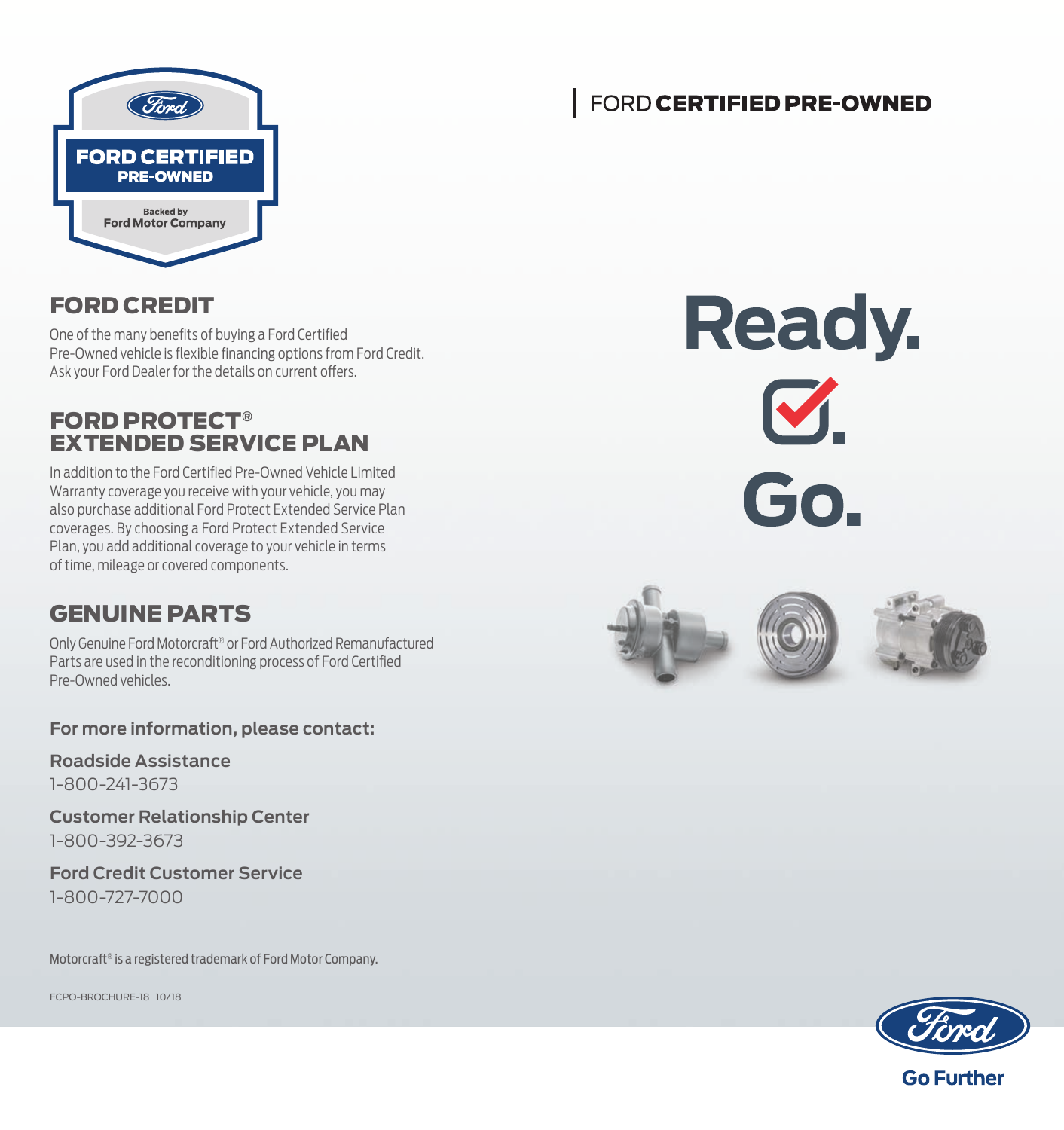## **Only the Best Pass Our Test**

## **Ford Certified Pre-Owned**

Before you hit the road in a Ford Certified Pre-Owned vehicle, we put every car, truck, SUV and crossover to the test. Only the vehicles that pass our 172-point inspection become Ford Certified Pre-Owned (CPO) vehicles.

## **Why Ford CPO?**

• The Ford Certified Pre-Owned Program takes the risk out of buying a previously owned vehicle. Driving a Ford CPO vehicle means driving with the knowledge and confidence that the vehicle you purchased has been thoroughly inspected and comes with a manufacturer-backed limitedwarranty coverage.

- **•**12-month/12,000-mile Comprehensive Limited Warranty Coverage\*
- **•** 7-year/100,000-mile Powertrain Limited Warranty Coverage\*
- **•** 24-Hour Roadside Assistance
- **•** 172 points of inspection by certified technicians
- **•** Vehicle History Report
- **•** Ford cars, SUVs, crossovers and trucks (up to 350-Series) that are current or five previous model years and have fewer than 80,000 miles can qualify
- **•** A full tank of fuel, fresh oil and filter, and new wiper blades
- **•** Service available at any Ford or Lincoln Dealer in the 50 states and Canada

\*See dealer for warranty details.

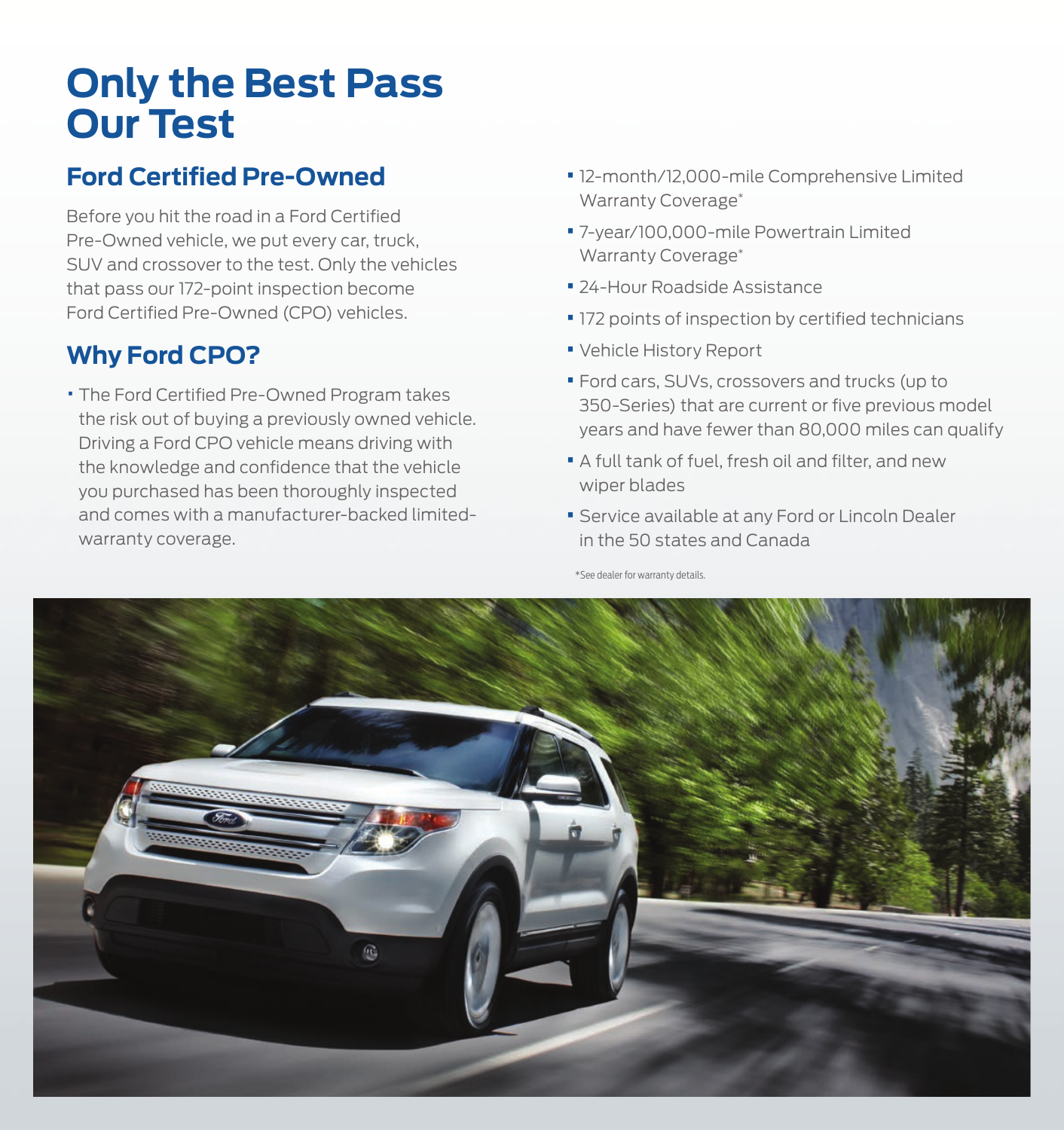## **The Benefits**

In addition to peace of mind, each Ford Certified Pre-Owned vehicle comes with these benefits:

- **• Warranty** In addition to 12-month/12,000-mile Comprehensive Limited Warranty coverage, every Ford Certified Pre-Owned vehicle also comes with 7-year/100,000-mile Powertrain Limited Warranty coverage (ask your dealer for warranty details).
- **• Roadside Assistance** Roadside Assistance is offered for the full duration of the Limited Warranty coverage. That's 24 hours a day, seven days a week, in case of a breakdown, blowout or bad weather. Roadside Assistance includes:
	- Travel expense reimbursement of up to \$1,000 for up to five days of lodging, meals and rental vehicle
	- Destination expense assistance of up to \$75 to cover the emergency cost of a taxi, shuttle or rental car to reach your destination
	- Rental car reimbursement of up to \$30 per day for up to five days if the vehicle requires overnight mechanical repairs
- **• 172-Point Inspection** Before any vehicle can be called a Ford Certified Pre-Owned vehicle, it must pass a 172-point inspection. Factory-trained technicians recondition any component that does not meet program standards, or they replace it with only new Ford Motorcraft® or Ford Authorized Remanufactured Parts. Ask your dealer for a copy of the Vehicle Inspection Checklist.
- **• Vehicle History Report** You'll definitely know your vehicle's history when you purchase a Ford Certified Pre-Owned vehicle. As part of the 172-point inspection process, a Vehicle History Report is run to identify any vehicle that does not meet Ford Certified Pre-Owned standards. Ask your dealer for a copy of this report.

RECALL NOTICE: Some vehicles offered for sale may be subject to open manufacturer safety recalls. Check Recall Status at www.safercar.gov.

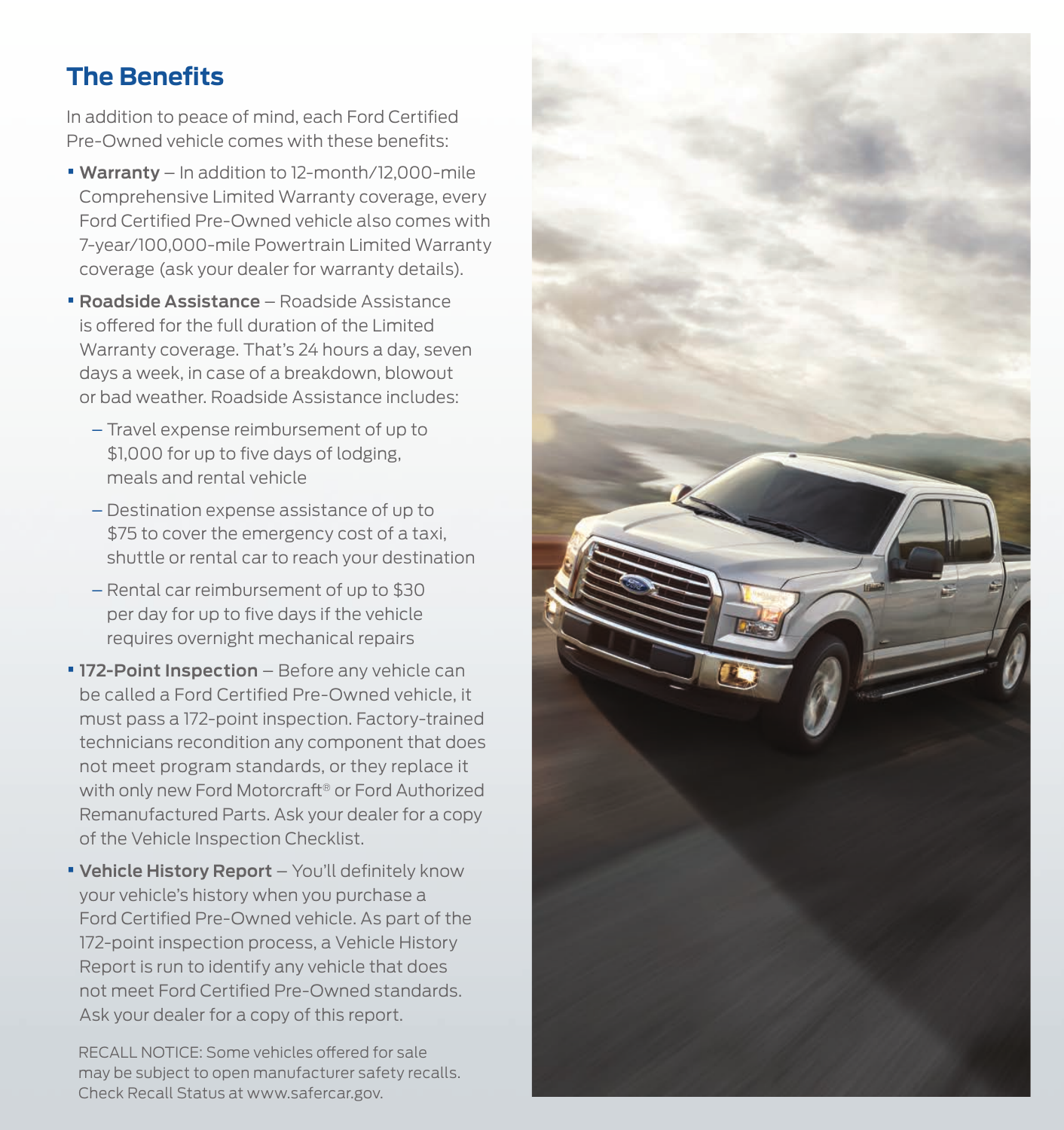# **Covered Components**

The following represents a partial list of components covered by the Ford Certified Pre-Owned Limited Warranty.

#### ENGINE

- **• All Internally Lubricated Parts**
- **• Cylinder Block**
- **• Cylinder Heads** • Diesel Fuel Injectors
- Diesel Injector Lines
- Diesel Injector Pump
- Diesel Lift Pump
- Engine Mounts
- **• Flywheel**
- Flywheel Ring Gear
- Fuel Tank and Metal Lines
- Gas Fuel Injectors
- Gas Injector Lines
- Harmonic Balancer and Bolt
- **• Manifold (Exhaust and Bolts) • Manifold (Intake and Bolts)**
- **• Oil Pan**
- **• Oil Pump**
- Powertrain Control Module
- Radiator
- Radiator Fan (Clutch or Motor)
- **• Seals and Gaskets**
- **• Thermostat**
- **• Thermostat Housing**
- **• Timing Chain Cover**
- **• Timing Chain (Gears or Belt)**
- **Turbocharger/Supercharger Unit (Factory-Installed)**
- 
- **• Valve Covers • Water Pump**

#### **TRANSMISSION**

- **• All Internally Lubricated Parts**
- Release Hubs and Bearings
- **• Seals and Gaskets**
- **• Torque Converter**
- **Transfer Case (Including All Internal Parts)**
- **• Transmission Case**
- Transmission Linkage
- Transmission Module (External)
- Transmission Mounts

#### REAR/FRONT-WHEEL DRIVE

- **• Axle Shafts**
- Bearings (Front and Rear)
- **• Driveshaft**
- **Front: Final Drive/Rear Axle Housing for AWD (Including All Internal Parts)**
- **Hubs, Automatic Front Locking (4WD) • Locking Rings (4WD)**
- **Rear: Drive Axle/Front Axle Housing for 4x4 (Including All Internal Parts) • Seals and Gaskets**
- **Universal and Constant Velocity Joints**

#### **STEERING**

- Column Lock (Tilt Wheel)
- Control Valve
- Cooler and Metal Lines
- Electronic Power-Assisted Steering • Idler Arm
- Power Steering Pump/Electric Power Steering Actuator
- Pulley Assembly
- Seals and Gaskets
- Steering Column
- Steering Gear Housing, Manual, Power (Including All Internal Parts)

\*Coverage based on a \$100 deductible. See dealer for details.

- Steering Shaft
- Underbody Linkages and Couplings

#### BRAKES

• Anti-Lock Brake Module and Sensor

AIR CONDITIONING AND HEATING • AC Accumulator • AC Clutch • AC Clutch Bearings • AC Compressor • AC Compressor Clutch Switch • AC Compressor Head • AC Compressor Seals • AC Condenser

EMISSIONS • Air Check Valve Assembly • Air Control Valve • Air Idle Vacuum Valve • Air Supply Valve (Hose and Tube) • Barometric Pressure Sensor • DEF System (Excludes Catalyst) • ECC Relay Assembly • EGR Control Valve • EGR Pressure Sensor • EGR Regulator Assembly • EGR Valve Adapter • Electronic Throttle Control • EVAP Vapor Storage Canister • Idler Air Control Valve • Knock Sensor

The items in **bold** type are covered under the Ford Certified Pre-Owned Powertrain Limited Warranty.\*

> • Oxygen Sensor • PCV Hose Assembly • PCV Valve • PCV Vapor Filter • Reductant Urea System • Temperature Sensor (Engine Coolant)

• Vacuum Restrictor • VAF Sensor

AUDIO

• Brackets • Cables and Wiring

Displays • Controls (Rear Seat)

**SAFETY** 

(Safety Belt) • Lock Cylinder (Door) • Lock Lever Assembly (Door) • Lock Lever Assembly (Tailgate) • Lock Lever Retainers, Clips and Brackets

• Sensors (Airbag) • Shoulder Strap Track Assembly • Wiring Assembly (Airbag)

(Factory-Installed) • Rear Entertainment System (Factory-Installed)

• Airbag Module Assembly • Diagnostic Module Assembly (Airbag) • Door Ajar Warning Switch Assembly • Guides, Bezels, Brackets and Supports (Safety Belts/Shoulder Straps) • Head Restraint Retainers and Sleeves

• Passive Restraint Module • Safety Belt Buckle (Front and Rear) • Safety Belt Motor Drive Assembly • Safety Belt Restraint Carrier • Safety Belt Retractors • Safety Belt Track Assembly • Safety Belt Warning Chime Assembly • Safety Canopy® System • SecuriLock Microchip-Encoded Key

• Mass Airflow/Intake Air Temperature Sensor

• Variable Camshaft Timing (VCT) Phasers

• Cellular Phone, Receiver, Handset, Speaker Assembly and Antenna (Factory-Installed) • Compass and Thermometer Readout

• Radio (AM, AM/FM), Speakers, Cassette Player, Digital CD Player, Graphic Equalizer, Premium Sound Amplifier

• Antenna, Radio (Base Assembly)

• Automatic Temperature Control

• Instrument Panel Registers and Air Ducts

• Anti-Theft Alarm (Factory-Installed) • Auto Lock and Auto Unlock System • Blind Spot Information System (BLIS®) (Electrical Only – Not Mirror or Glass

• Instrument Cluster (Excluding Dash Pad) • Intelligent Oil Life Monitor® System • Keyless Entry System (Excluding

• Power Door Locks and Retainer Clips (Excluding Door Handles) • Power Seat Motors

• Power Window Motors/Regulators • Rain-Sensing Wipers • Rear Console Refrigeration • Reverse Camera System • Reverse Sensing System • SecuriCode™ Keyless Entry Keypad • SecuriLock® Passive Anti-Theft Engine Immobilizer System Sensor (Alcohol) • SOS Post-Crash Alert System™

• Stationary Elevated Ride Control • SYNC® with MyFord Touch® (Excludes Software Upgrades) • Trailer Brake Module • Unique Hybrid/Electric Vehicle Components (Excluding High-Voltage

• Evaporator • Field Coil • Heater Blower Motor • Heater Control Assembly • Heater Core Assembly

• Pulley HIGH-TECH • Active Park Assist • Adaptive Cruise Control • Adaptive Headlamp System (Excluding Lamp Housing and Bulbs) • Air Suspension (Selected Electronic

Components)

Damage or Bulbs) • Collision Warning System • Cross-Traffic Alert • FordLink™ Mobile Office • Ford Work Solutions™ Asset Security

(If Equipped) • Forward Sensing System • Fuel Mixer (Alternative)

Door Handles) • Lane-Keeping Alert • Message Center • Parallel Park Assist System • Power Antenna

• Speed Control

Battery and Cables) • Voice-Activated Navigation System

- Backing Plates
- Brake Booster (Power)
- Calipers
- Combination Valve
- ETA Pump Hose Assembly
- Master Cylinder
- Metal Lines and Fittings
- Parking Brake Linkage and Cables
- Retainers and Clips
- Self-Adjusters
- Shaft (Brake Pedal)
- Springs
- Wheel Cylinders

#### FRONT AND REAR **SUSPENSION**

- Ball Joints (Upper and Lower)
- Control Arms (Upper and Lower)
- 
- Control Arm Shafts and Bushings
- Kingpins and Bushings
- Linkage and Bushings
- Load Leveler Suspension System
- MacPherson Struts (Front and Rear)
- Roll Stability Control™
- Spindle and Spindle Support Springs
- Stabilizer Bar
- Tie-Rods

#### **ELECTRICAL**

- Alternator
- 
- Audiophile Sound System
- Charge and Volt Gauges
- Clock (Electric)
- Control Trac® 4WD System
- Driver's Seat Position Sensor
- Dual-Zone Electronic Automatic Temperature Control
- Electronic Ignition Module
- Fuel Pump

• Ignition Coil and Lock • Ignition Module (Electric) • Ignition Switch • Intelligent 4WD Systems • Power Mirrors (Electrical Only – Not Mirror or Glass Damage or Bulbs) • Power Running Boards • Radiator Fan Relay • Rear Window Power Sunshade • Speedometer/Odometer (Electrical

and Mechanical) • Starter Motor • Starter Motor Solenoid

• Temperature Gauge • Voltage Regulator • Wiper-Activated Headlamps

• Wiper Motors

Plug Wires)

• Heated Backglass (Electrical Only – Not Glass Damage or Breakage)

• Switches (Manually Operated Electrical)

• Wiring Harnesses (Excluding Spark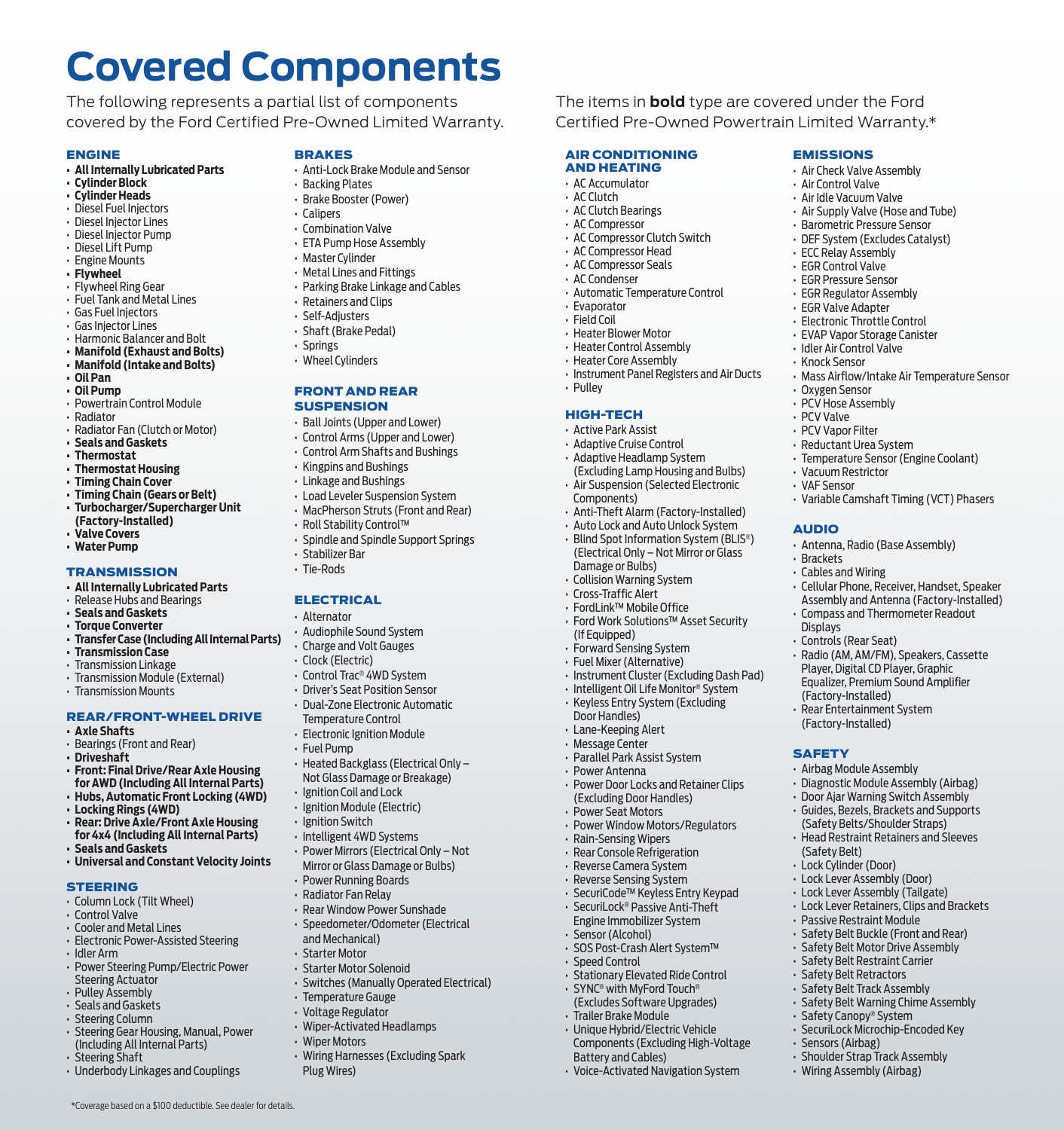

# **Warranty Coverage**

## **Excellence and Value Combined**

Ford Certified Pre-Owned Comprehensive Limited Warranty coverage, combined with the original Ford New-Vehicle Bumper-to-Bumper Limited Warranty (if applicable), provides owners with long-lasting peace of mind for their Pre-Owned vehicle.

Ford Certified Pre-Owned Comprehensive Limited Warranty coverage is provided for 12 months or 12,000 miles (whichever comes first) from the expiration of the Ford New-Vehicle Bumper-to-Bumper Limited Warranty or the date of your Certified Pre-Owned Vehicle Purchase, whichever comes later. The Ford Certified Pre-Owned Powertrain Limited Warranty provides coverage for seven years from the original Ford New-Vehicle Limited Warranty start date or a total of 100,000 miles on the odometer, whichever comes first. Each Ford CPO vehicle has a standard deductible of only \$100 for the Comprehensive and Powertrain Limited Warranty, so should repairs be necessary, your cost will be minimal. Please see your dealer for warranty coverage details or refer to your plan provisions.

This brochure is intended to provide general information about Ford Certified Pre-Owned Comprehensive Limited Warranty coverage. Please see your dealer for details or refer to your plan provisions. Valid only in the 50 states and Canada. Ford Certified Pre-Owned Comprehensive Limited Warranty coverage is in addition to any remaining Ford New-Vehicle Bumper-to-Bumper Limited Warranty coverage. Repairs needed to any engine, transmission and final drive components caused by or resulting from a defect in a non-Ford component, such as an aftermarket-installed turbocharger, are not covered. In some cases, the use of Ford Authorized Remanufactured Parts is required after the expiration of the original Ford New-Vehicle Bumper-to-Bumper Limited Warranty coverage and the Ford Certified Pre-Owned Comprehensive Limited Warranty coverage. See your dealer for complete details on the original Ford New-Vehicle Bumper-to-Bumper Limited Warranty. Illustrations used in this brochure are for graphic representation only. Ford Motor Company reserves the right to change program policy without incurring obligations.